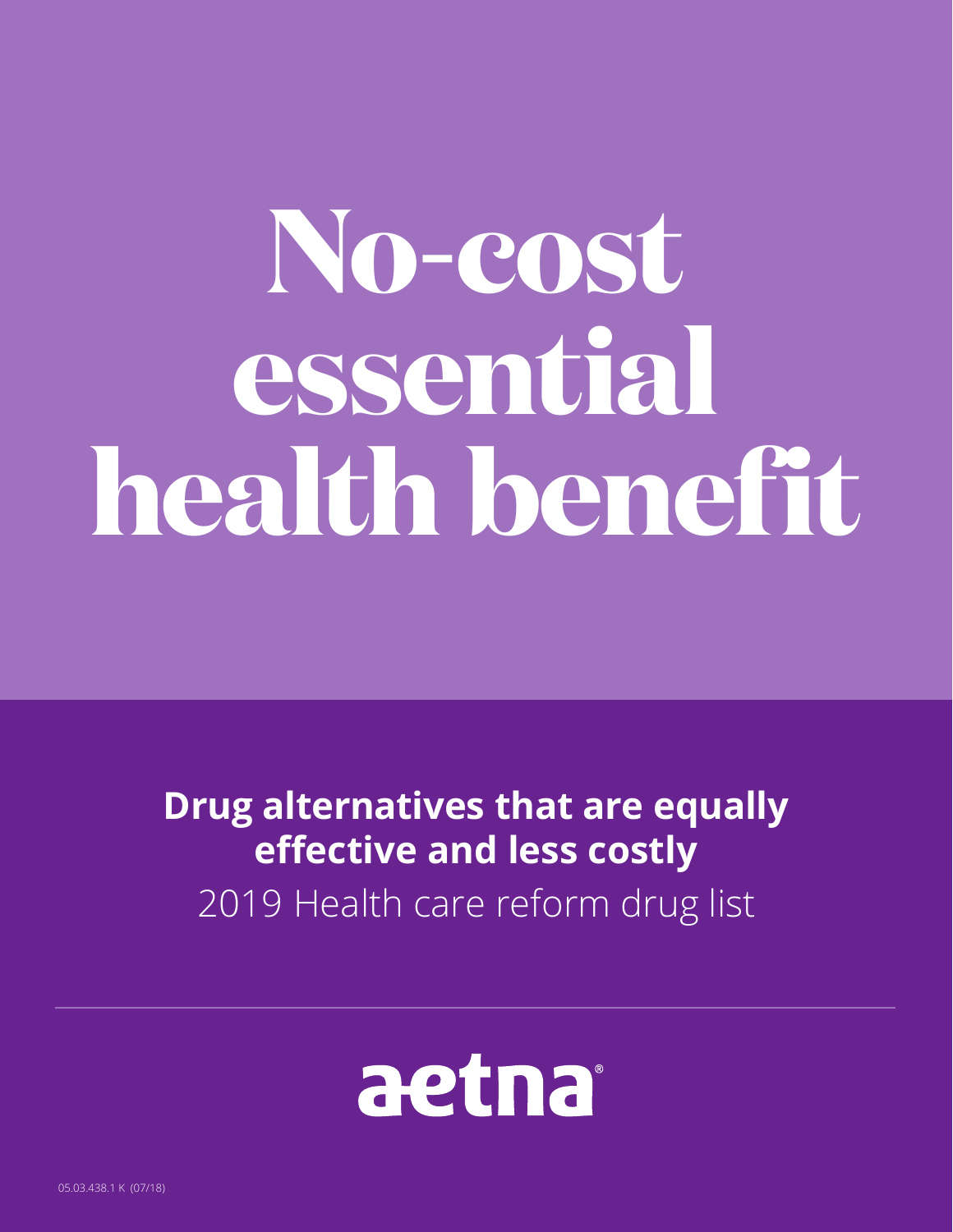Under the Affordable Care Act, also known as health care reform, you can get some drugs at no member cost share. This means they are covered 100 percent by your plan. The following list of drugs and products shows some items that are available at no member cost share with a prescription (including over-the-counter medications). Multisource brands are eligible for zero-dollar copay only with medical exception.

## **2019 Health Care Reform Drug List**

| <b>Category</b>                                                                                                                                                    | <b>Generic name</b>                                                                                                                             | <b>Brand name</b>                                                                                                        |
|--------------------------------------------------------------------------------------------------------------------------------------------------------------------|-------------------------------------------------------------------------------------------------------------------------------------------------|--------------------------------------------------------------------------------------------------------------------------|
| <b>Aspirin products</b><br>Covered for members (men and women)<br>ages 50 - 69 years when prescribed by a<br>doctor. Aspirin 81 mg is covered for<br>preeclampsia. | aspirin tab 75 mg, 81 mg                                                                                                                        | none                                                                                                                     |
| <b>Fluoride</b><br>Oral fluoride covered for children ages 6<br>months - 16 years without fluoride in<br>their water source.                                       | sodium fluoride chew tab 0.25 mg, 0.5mmg, 1mg<br>sodium fluoride tab 0.5 mg, 1 mg<br>sodium fluoride soln 0.125 mg/drop 0.5mg/mL                | <b>FLUORABON</b><br><b>FLURA-DROPS</b><br>LOZI-FLUR<br><b>LURIDE</b>                                                     |
| Fluoride dental products Covered with<br>a prescription from a doctor. Age limits<br>under the fluoride category above<br>apply.                                   | clinpro 5000 (sodium fluoride paste 1.1%)<br>denta 5000 plus (sodium fluoride cream1.1%)<br>sf (sodium fluoride gel 1.1% [0.5% f])              | PREVIDENT 5000 DRY MOUTH gel<br>PREVIDENT 5000 PLUS cream<br>PREVIDENT 5000 SENSITIVE<br>paste<br><b>PREVIDENT rinse</b> |
| <b>Tobacco-cessation medications</b><br>Covered with a prescription.<br>Limits apply and vary by plan.<br>* Only when prescribed for smoking<br>cessation.         | bupropion HCl (smoking deterrent) tab $SR^*$<br>nicotine TD patch<br>nicotine polacrilex gum<br>nicotine polacrilex lozenge                     | <b>CHANTIX</b><br>NICOTROL INHALER<br>NICOTROL NS                                                                        |
| <b>Folic acid</b><br>Recommended for members<br>who are or may become pregnant.                                                                                    | folic acid cap 0.8 mg<br>folic acid cap 20 mg<br>folic acid cap 5 mg<br>folic acid tab 1 mg<br>folic acid tab 400 mcg<br>folic acid tab 800 mcg | none                                                                                                                     |
| <b>Statin medications</b><br>Covered for members between<br>40-75 years of age with no restriction<br>besides current quantity limits.                             | atorvastatin 10 mg simvastatin<br>5 mg simvastatin 10 mg                                                                                        | none                                                                                                                     |

**Health benefits and health insurance plans are offered, administered and/or underwritten by Aetna Health Inc., Aetna Health Insurance Company of New York, Aetna HealthAssurance Pennsylvania Inc., Aetna Health Insurance Company and/or Aetna Life Insurance Company (Aetna). In Florida, by Aetna Health Inc. and/or Aetna Life Insurance Company. In Wyoming and Utah by Aetna Health of Utah Inc. and Aetna Life Insurance Company. In Maryland, by Aetna Health Inc., 151 Farmington Avenue, Hartford, CT 06156. Each insurer has sole financial responsibility for its own products. Aetna Pharmacy Management refers to an internal business unit of Aetna Health Management, LLC.**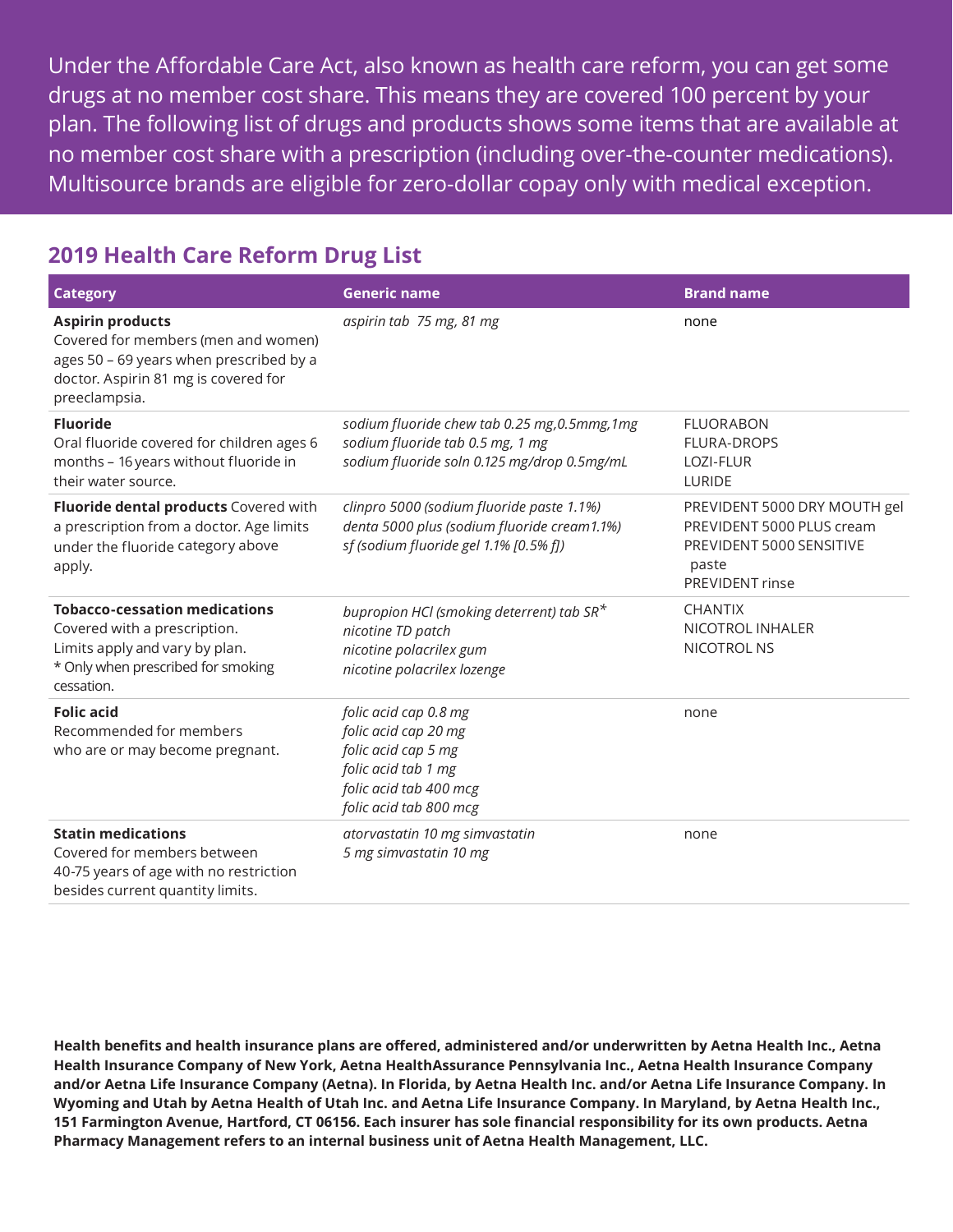| Category                                                                                                             | <b>Generic name</b>                                                                                                                                                                             | <b>Brand name</b>                                                      |
|----------------------------------------------------------------------------------------------------------------------|-------------------------------------------------------------------------------------------------------------------------------------------------------------------------------------------------|------------------------------------------------------------------------|
| <b>Risk-reducing medications</b><br>Covered for members ages 35<br>and older at increased risk for<br>breast cancer. | raloxifene<br>tamoxifen                                                                                                                                                                         | none                                                                   |
| <b>Bowel-preparation medications</b><br>Limited for men and women ages<br>50 through 74 years.                       | bisacodyl<br>gavilyte<br>magnesium citrate oral soln<br>polyethylene glycol prep<br>polyethylene glycol 3350<br>polyethylene glycol 3350/electrolytes<br>sodium phosphate enema<br>trilyte soln | <b>MOVIPREP</b><br><b>OSMOPREP</b><br><b>PREPOPIK</b><br><b>SUPREP</b> |

Women's contraceptives (May not be included under some plans. Certain religious organizations or religious employers may be exempt from offering contraceptive services. If these requirements apply to your plan, consult your plan documents for more information.)

| <b>Cervical cap</b>              | none                                                                     | <b>FEMCAP</b><br>PRENTIF CAVITY-RIM CERVIC                                                                                                                                              |
|----------------------------------|--------------------------------------------------------------------------|-----------------------------------------------------------------------------------------------------------------------------------------------------------------------------------------|
| Diaphragm                        | none                                                                     | CAYA DIAPHRAGM ARC-<br><b>SPRING</b><br>OMNIFLEX DIAPHRAGM<br>ORTHO DIAPHRAGM COIL-<br>SPRING<br>ORTHO DIAPHRAGM FLAT<br><b>SPRING</b><br><b>WIDE-SEAL SILICONE</b><br><b>DIAPHRAGM</b> |
| <b>Female condom</b>             | none                                                                     | FC FEMALE CONDOM                                                                                                                                                                        |
| <b>Implanted devices</b>         | none                                                                     | NEXPLANON                                                                                                                                                                               |
| <b>Implanted devices</b>         | none                                                                     | <b>NEXPLANON</b>                                                                                                                                                                        |
| Injectable progestin             | medroxyprogesterone acetate injection                                    | none                                                                                                                                                                                    |
| <b>Implanted devices</b>         | none                                                                     | <b>NEXPLANON</b>                                                                                                                                                                        |
| Intrauterine device (IUD) copper | none                                                                     | PARAGARD                                                                                                                                                                                |
| <b>IUD with progestin</b>        | none                                                                     | <b>LILETTA</b><br><b>MIRENA</b><br><b>SKYLA</b>                                                                                                                                         |
| <b>Topical patch</b>             | xulane                                                                   | none                                                                                                                                                                                    |
| <b>Vaginal ring</b>              | none                                                                     | <b>NUVARING</b>                                                                                                                                                                         |
| <b>Sponge</b>                    | none                                                                     | <b>TODAY SPONGE</b>                                                                                                                                                                     |
| Spermicide                       | none                                                                     | <b>ENCARE VAGINAL suppos</b><br>OPTIONS GYNOL II VAGINAL gel<br><b>VCF VAGINAL film</b><br><b>VCF VAGINAL foam</b>                                                                      |
| <b>Biphasic</b>                  | azurette<br>bekyree<br>kariva<br>kimidess<br>necon<br>pimtrea<br>viorele | none                                                                                                                                                                                    |
| Continuous cycle                 | amethyst<br>levonorgestrel-ethinyl estradiol (continuous) tab            | none                                                                                                                                                                                    |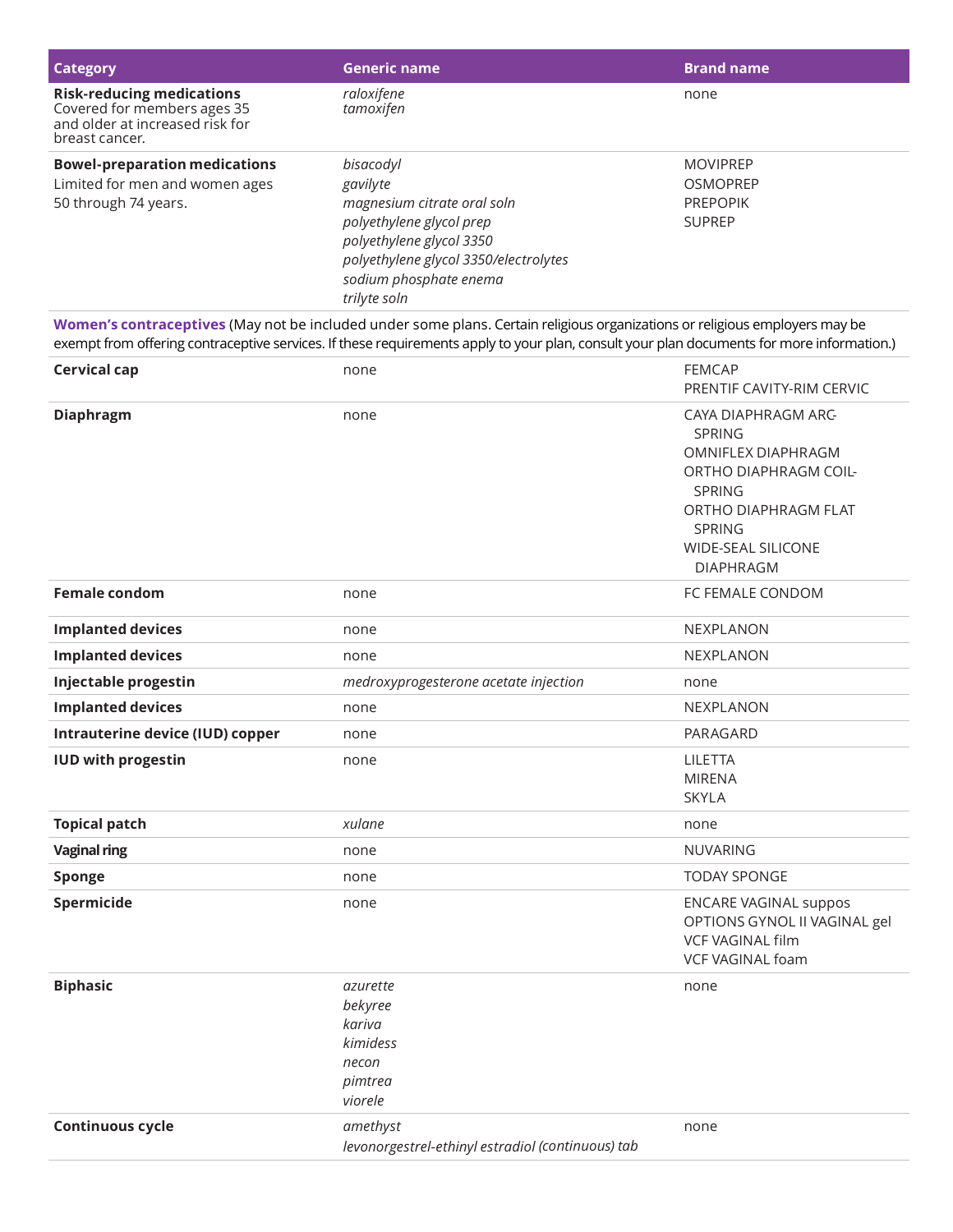| <b>Category</b>                           | <b>Generic name</b>                                                                                       | <b>Brand name</b> |
|-------------------------------------------|-----------------------------------------------------------------------------------------------------------|-------------------|
| <b>Women's contraceptives (continued)</b> |                                                                                                           |                   |
| <b>Emergency contraception</b>            | levonorgestrel tab 1.5 mg<br>aftera tab<br>my way tab<br>next choice one dose tab<br>take action tab      | <b>ELLA</b>       |
| <b>Extended cycle</b>                     | amethia<br>camrese<br>daysee<br>levonorgestrel/ethinyl<br>estradiol<br>quasense                           | none              |
| <b>Progestin only</b>                     | camila<br>heather<br>jolivette<br>nora-be<br>norethindron tab                                             | none              |
| <b>Triphasic</b>                          | norgestimate/ethinyl estradiol<br>tri-estarylla<br>tri-linyah<br>trinessa<br>tri-previfem<br>tri-sprintec | none              |